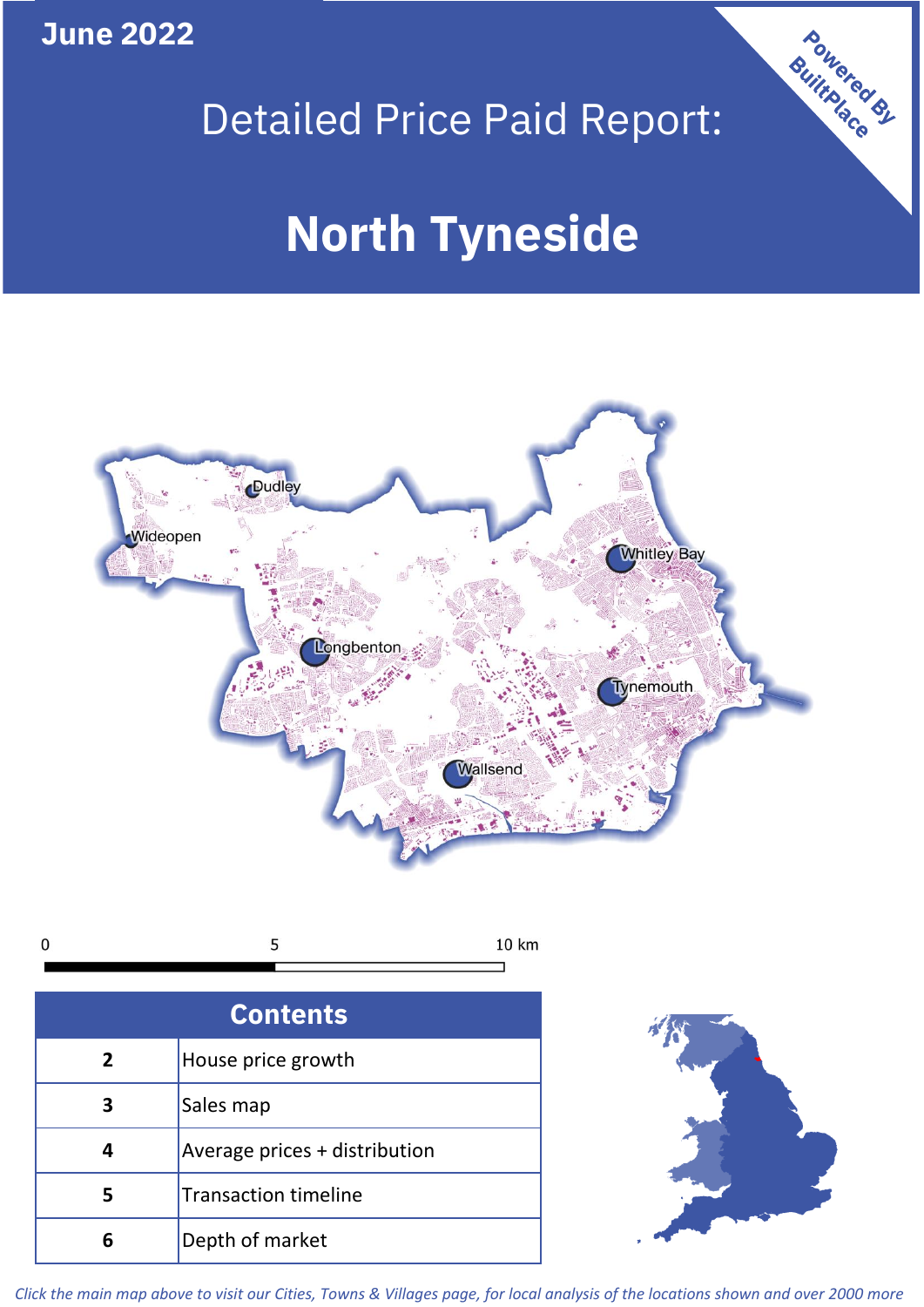## **Headline Data**

|                     | <b>Current level</b> | 3 month  | <b>Annual</b> | 5 year  | 10 year |
|---------------------|----------------------|----------|---------------|---------|---------|
| <b>House prices</b> | £194,803             | 2.7%     | 7.0%          | 25.3%   | 46.1%   |
| <b>Transactions</b> | 3,234                | $-10.9%$ | 7.7%          | $-9.3%$ | 27.3%   |

# **House Price Growth (April 2022 data)**

#### *Annual Change in House Prices*



House prices in North Tyneside grew by 7.0% in the 12 months to April 2022 (based on 3-month smoothed data). By comparison national house prices grew by 10.7% and prices in the North East grew by 9.5% over the same period.

North Tyneside house prices are now 25.3% above their previous peak in 2007, compared to +11.2% for the North East and +52.9% across England.



#### *Year-To-Date Change in House Prices, December to April*

Local prices have grown by 2.9% in 2022 so far, compared to growth of 3.9% over the same period last year.

#### *Source: OS OpenData; UK House Price Index (Contains HM Land Registry data © Crown copyright)*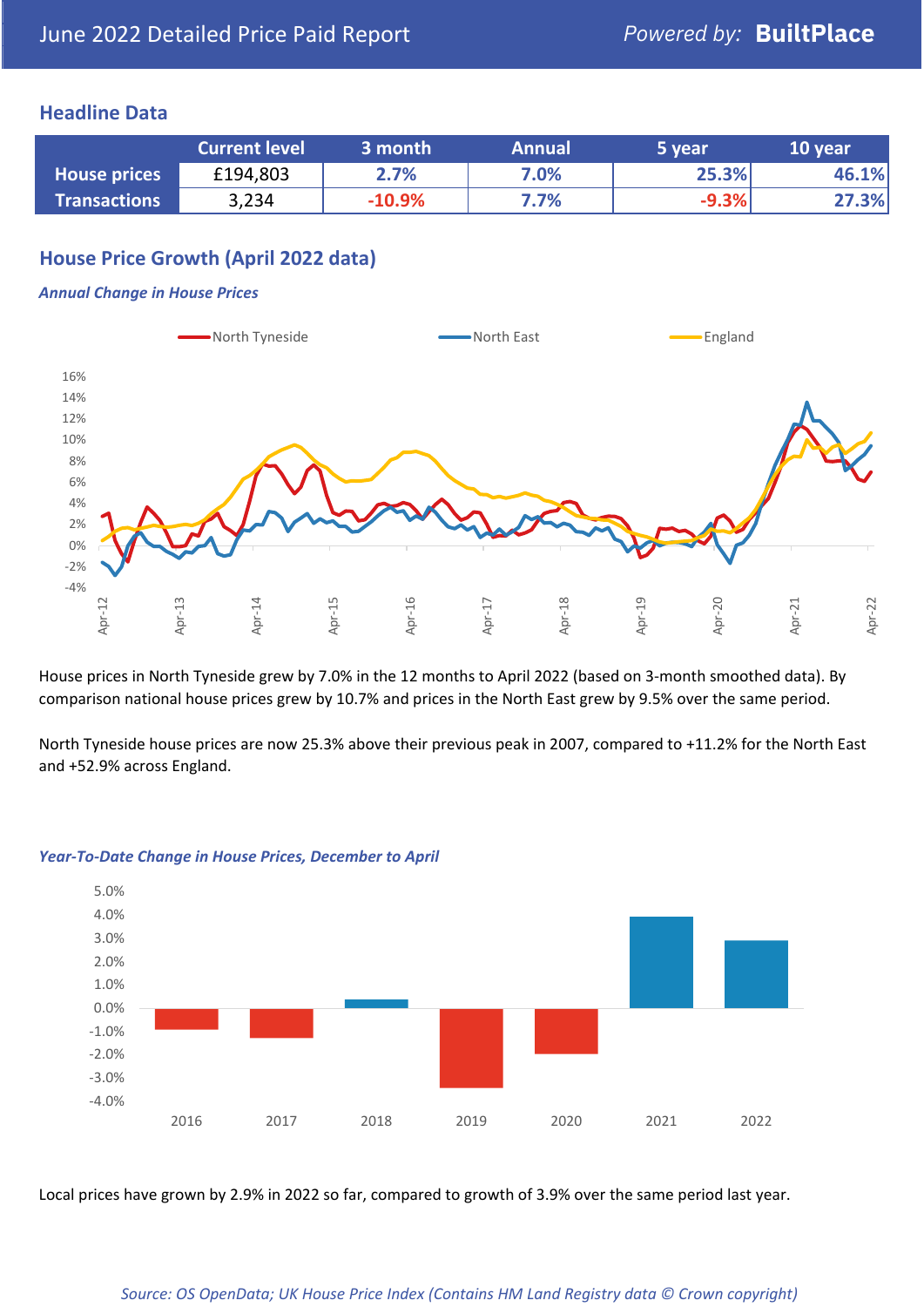# **House Price Map**

## *12 months to April 2022*



*Each point is one postcode, coloured by the average value relative to all sales in this local authority (price bands are LA-specific quintiles).*

# **Map Key**

| Min      | <b>Max</b> |                            |
|----------|------------|----------------------------|
| Up to    | £106,000   | 1st quintile / lowest 20%  |
| £106,000 | £141,000   | 2nd quintile               |
| £141,000 | £188,000   | 3rd quintile               |
| £188,000 | £266,000   | 4th quintile               |
| £266,000 | and over   | 5th quintile / highest 20% |
|          |            |                            |

*Source: OS OpenData; UK House Price Index (Contains HM Land Registry data © Crown copyright)*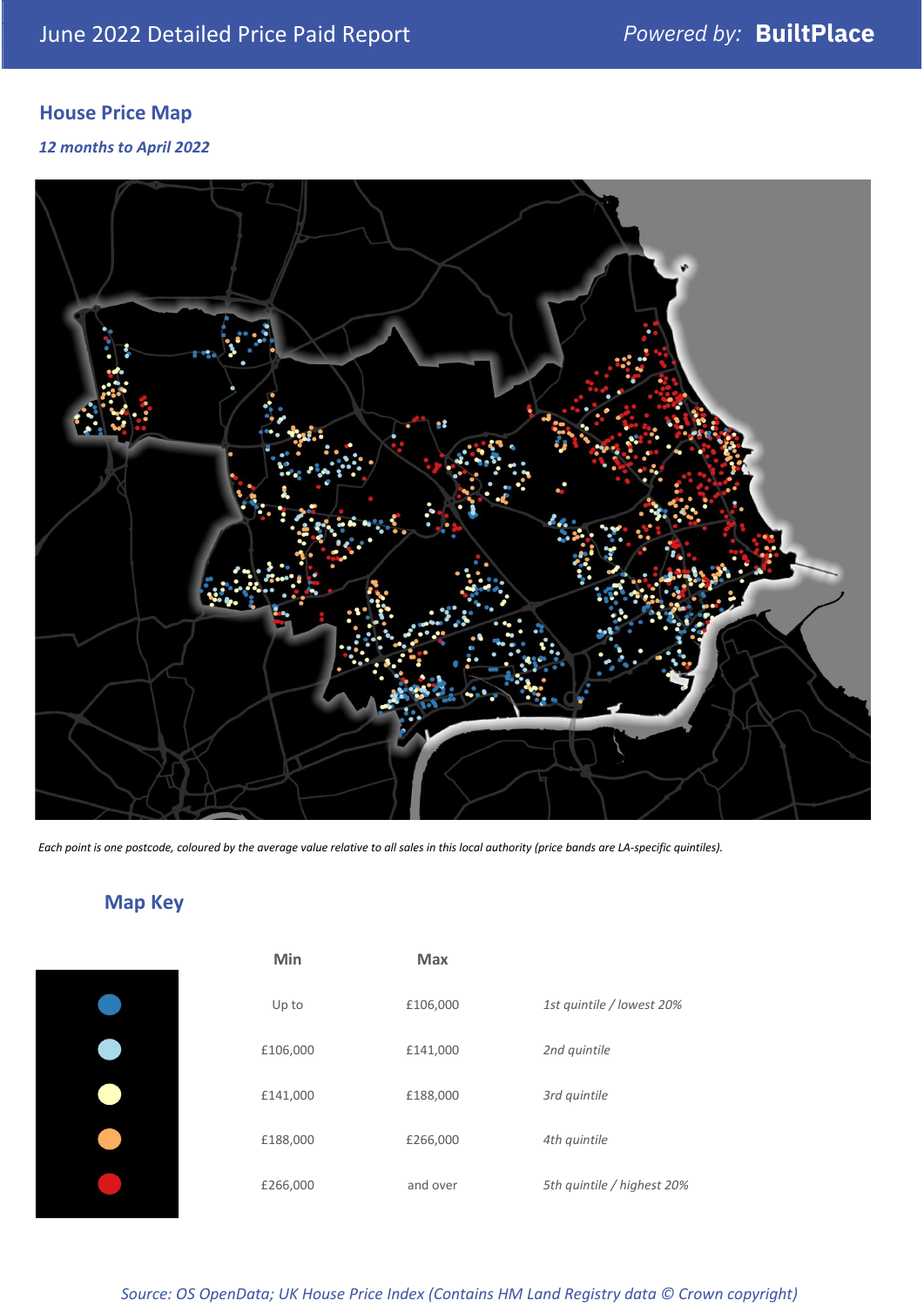# **Average House Price by Property Type**

## *12 months to April 2022*



|                 | <b>New</b>           | <b>Second hand</b> |  |  |
|-----------------|----------------------|--------------------|--|--|
| <b>Flat</b>     | No recorded<br>sales | £118,452           |  |  |
| <b>Terraced</b> | £161,886             | £187,919           |  |  |
| Semi-detached   | £161,291             | £207,385           |  |  |
| <b>Detached</b> | £253,234             | £327,060           |  |  |

## **House Price Distribution by Year**

*All properties, by price band and calendar year (2020 = year to date)*

|                    | 1997 | 2002 | 2007 | 2012 | 2017 | 2019 | 2020 |
|--------------------|------|------|------|------|------|------|------|
| <b>Under £100k</b> | 93%  | 76%  | 25%  | 28%  | 21%  | 17%  | 17%  |
| £100-200k          | 7%   | 22%  | 58%  | 52%  | 44%  | 45%  | 47%  |
| E200-300k          | 0%   | 2%   | 13%  | 15%  | 24%  | 24%  | 20%  |
| £300-400k          | 0%   | 0%   | 3%   | 4%   | 8%   | 9%   | 10%  |
| £400-500k          | 0%   | 0%   | 1%   | 1%   | 2%   | 3%   | 3%   |
| <b>£500k-1m</b>    | 0%   | 0%   | 0%   | 0%   | 1%   | 2%   | 2%   |
| £1-2m              | 0%   | 0%   | 0%   | 0%   | 0%   | 0%   | 0%   |
| <b>Over £2m</b>    | 0%   | 0%   | 0%   | 0%   | 0%   | 0%   | 0%   |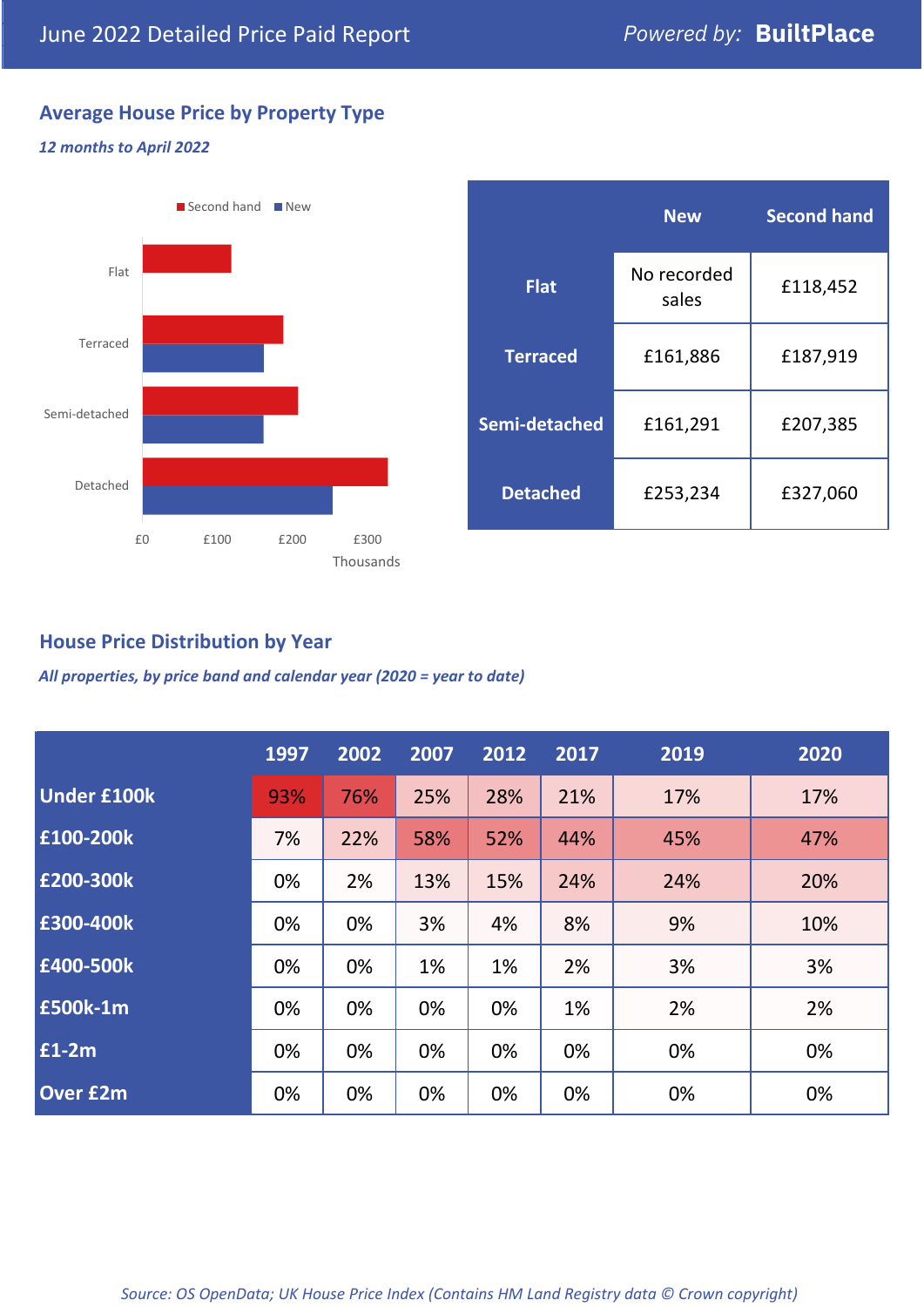# **Transactions (February 2022 data)**

*Annual Transactions, Indexed (2001-05 average = 100)*



There were 3,234 transactions in North Tyneside during the 12 months to February 2022. This is 65% of the average from 2001-05 and suggests activity is significantly below pre-downturn levels.

Transactions in North Tyneside have fallen by 9.5% since 2014, compared to changes of +3.7% for North East and -7.7% for England.



#### *Cash and New Build Sales as % of Total, by Year*

*Note: The data on this page EXCLUDES transactions identified as transfers under a power of sale/repossessions, buy-to-lets (where they can be identified by a mortgage), and transfers to non-private individuals - i.e. it comprises only Land Registry 'A' data.*